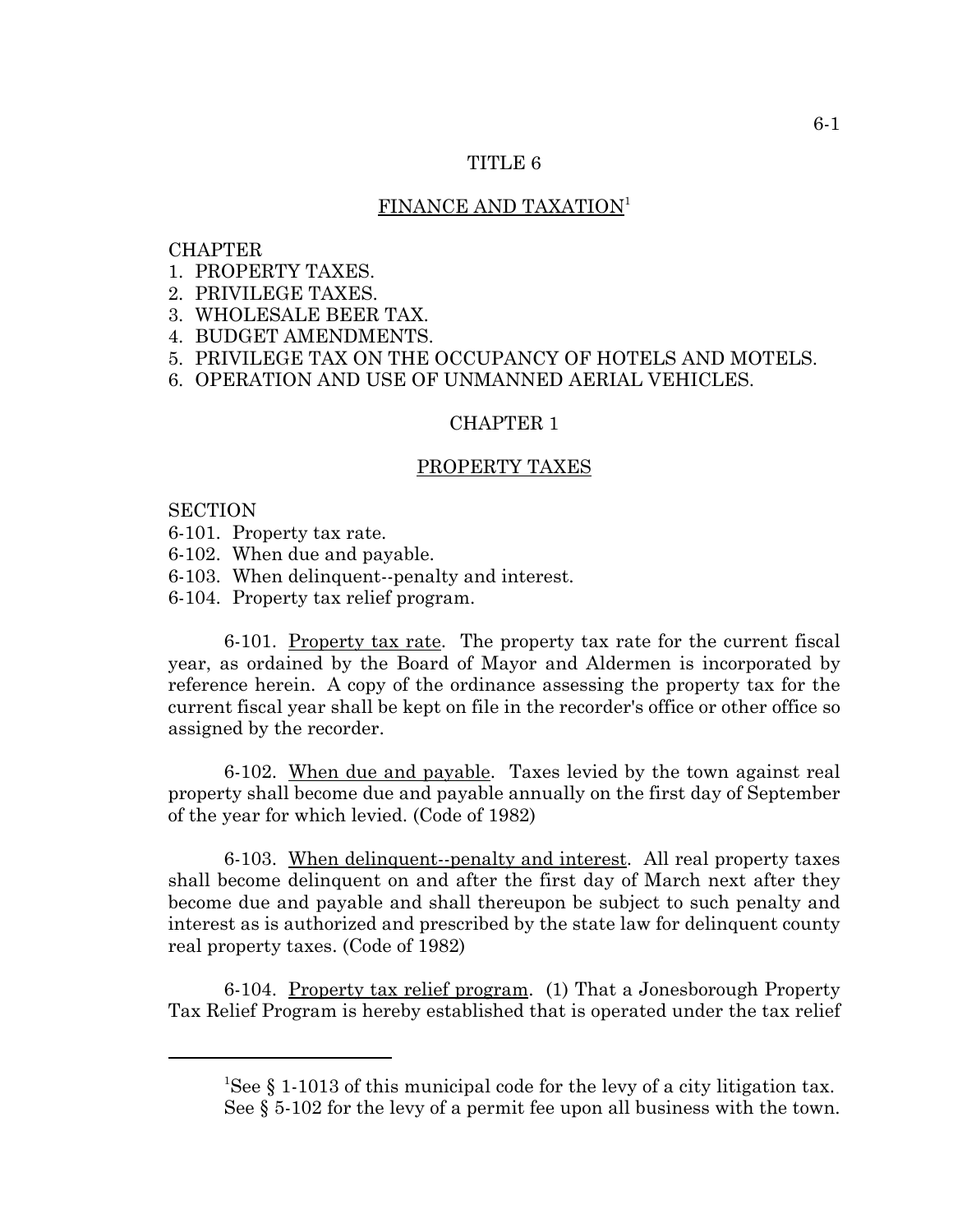guidelines established in Tennessee Code Annotated, §§ 6-7-5-702 to -704 for Jonesborough residents provided that in no event shall the total relief allowed by the state and Jonesborough exceed the total taxes actually paid.

(2) In order to receive property tax relief from Jonesborough, the resident shall have already applied and been approved for tax relief through the State of Tennessee on an annual basis.

(3) The total amount of tax relief provided by the Town of Jonesborough shall be determined by an annual appropriation and shall be subject to the availability of funds.

(4) The amount of property tax relief from Jonesborough to an eligible individual homeowner will equal to the amount per individual as determined by the State of Tennessee.

(5) The provisions of this section shall be administered through the town recorder's office. (as added by Ord. #2011-13, Oct. 2011)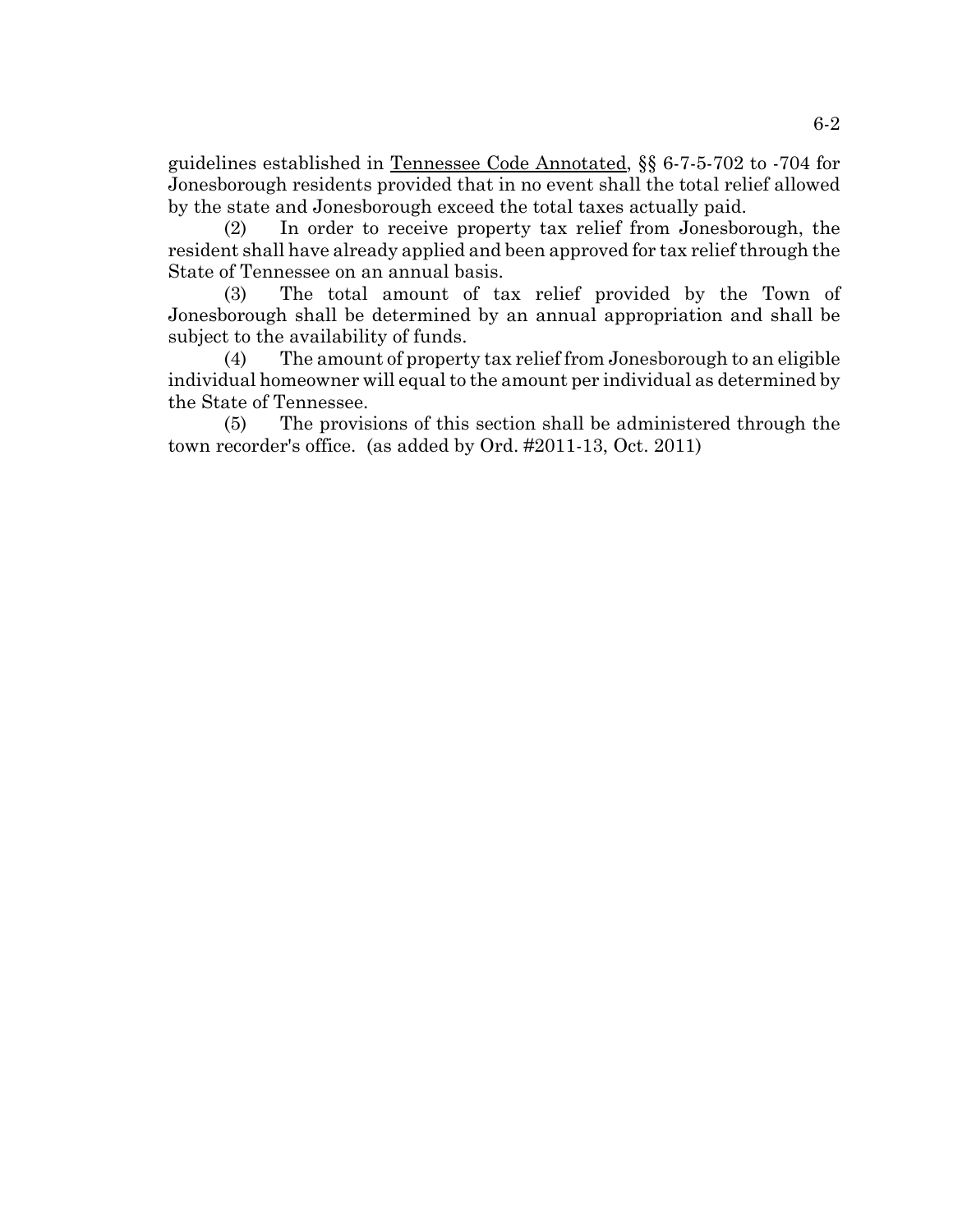#### PRIVILEGE TAXES

### **SECTION**

6-201. Tax levied.

6-202. License required.

6-203. Certificate of occupancy required.

6-201. Tax levied. Except as otherwise specifically provided in this code, there is hereby levied on all vocations, occupations, and businesses declared by the general laws of the state to be privileges taxable by municipalities, an annual privilege tax in the maximum amount allowed by said state laws. The taxes provided for in the state's "Business Tax Act" (title 67, chapter 4, Tennessee Code Annotated) are hereby expressly enacted, ordained, and levied on the businesses, business activities, vocations, and occupations carried on within the town at the rates and in the manner prescribed by the said act. [Code of 1982]

6-202. License required. No person shall exercise any such privilege within the town without a currently effective privilege license, which shall be issued by the recorder to each applicant therefor upon the applicant's payment of the appropriate privilege tax. Violations of this section shall be punished under the general penalty provisions of this code of ordinances. [Ord. 38, April 16, 1906 § 1 modified)

6-203. Certificate of occupancy required. A certificate of occupancy must be issued to any new business or changed use within an existing business by the building inspector before a business permit may be issued by the town recorder. [Code of 1982]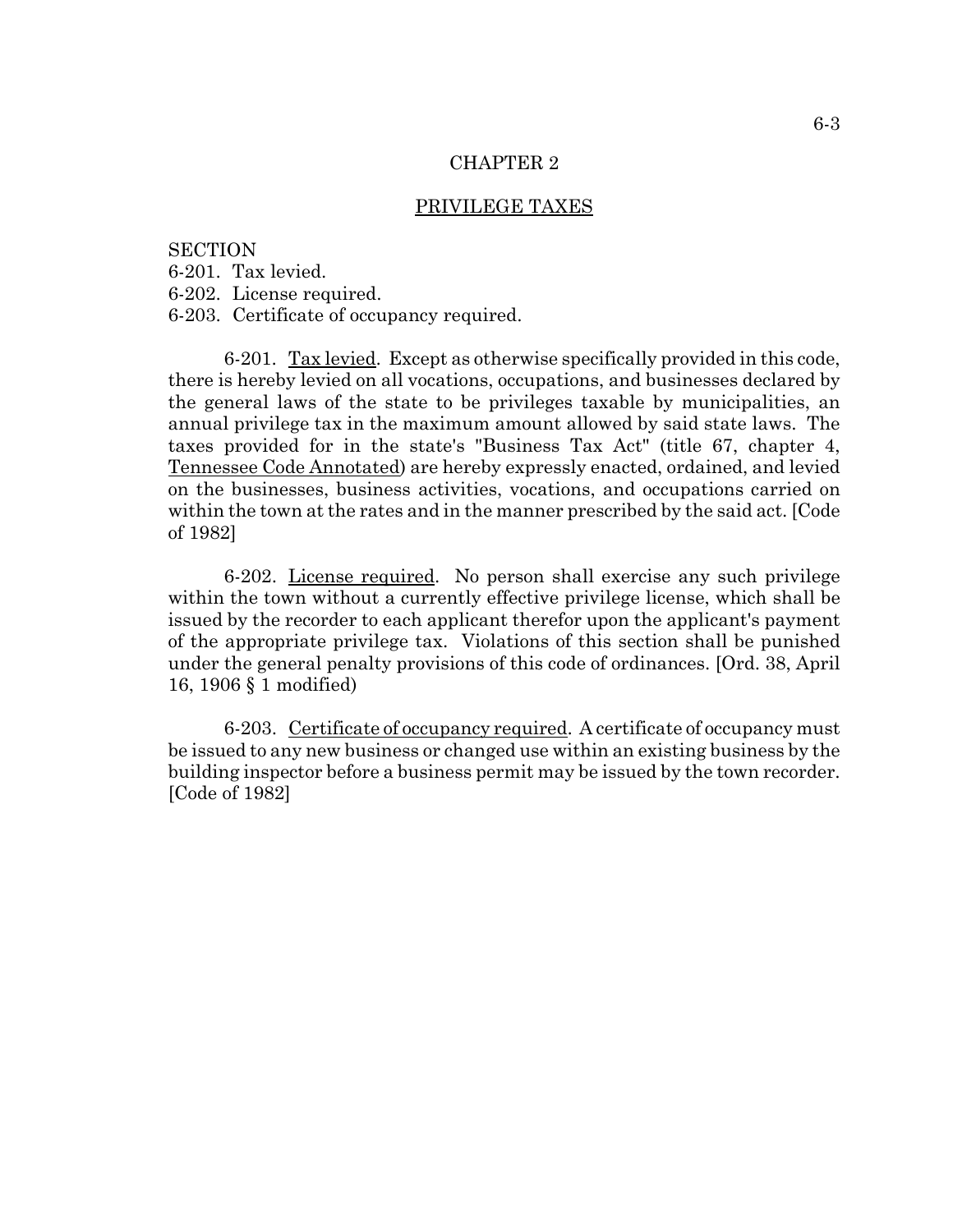## WHOLESALE BEER TAX

**SECTION** 6-301. To be collected.

6-301. To be collected. The recorder is hereby directed to take appropriate action to assure payment to the town of the wholesale beer tax levied by the "Wholesale Beer Tax Act," as set out in chapter 6 of title 57, Tennessee Code Annotated. [Ord. of March 13, 1973, § 5, modified]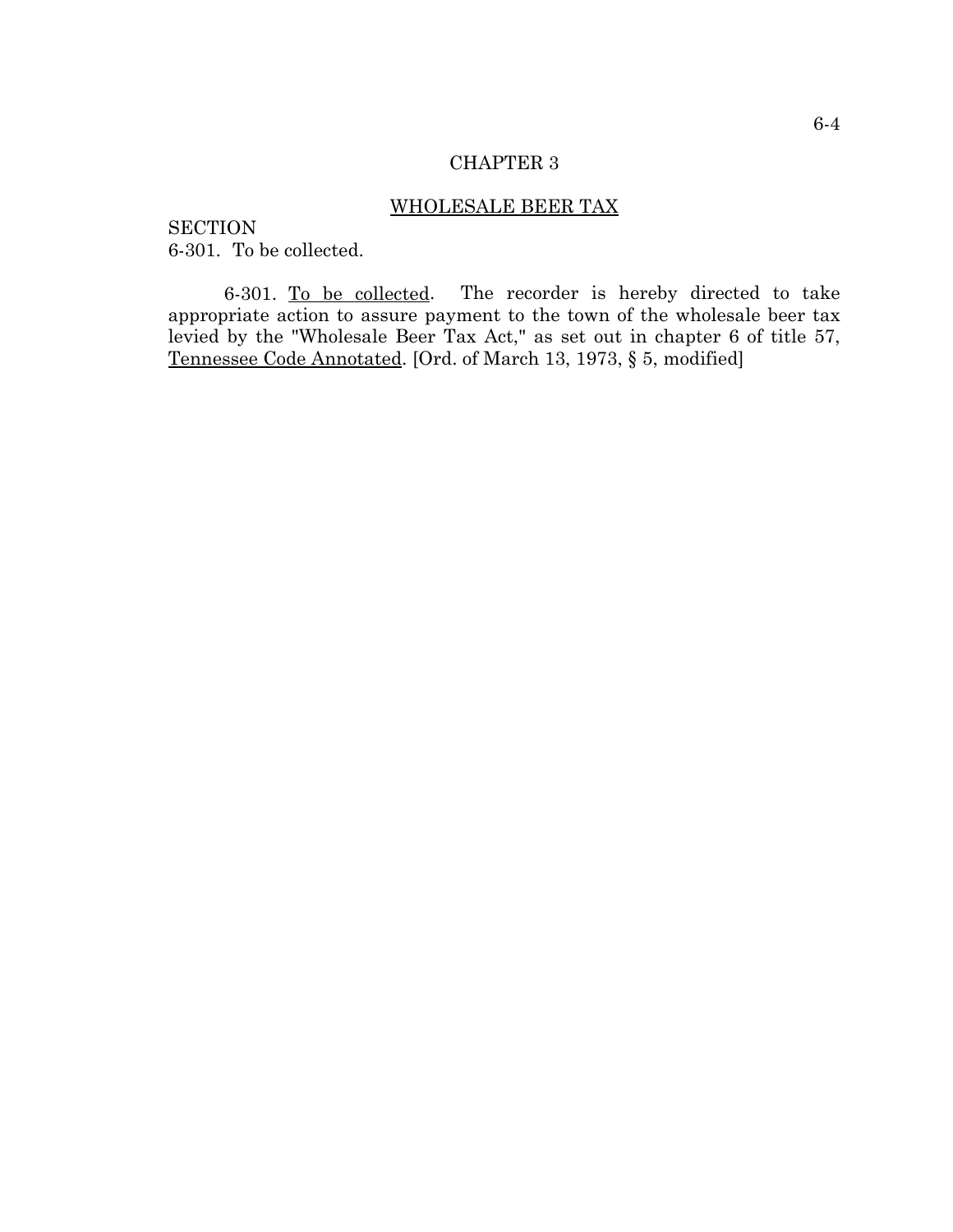### BUDGET AMENDMENTS

**SECTION** 6-401. Prior approval. 6-402. No limitation of power.

6-401. Prior approval. Prior to the approval of any amendment to the annual budget that would increase appropriations for the expenditure of town funds, the town board shall approve a resolution that identifies corresponding source of funds to cover the proposed additional expenditure, and/or identifies a corresponding reduction in expenditure to compensate for the proposed additional expenditure. [Ord. of June 8, 1987]

6-402. No limitation on power. Nothing in this chapter shall be construed or interpreted as an expansion or limitation of any power or authority granted to the municipality by the State of Tennessee. [Ord. of June 8, 1987]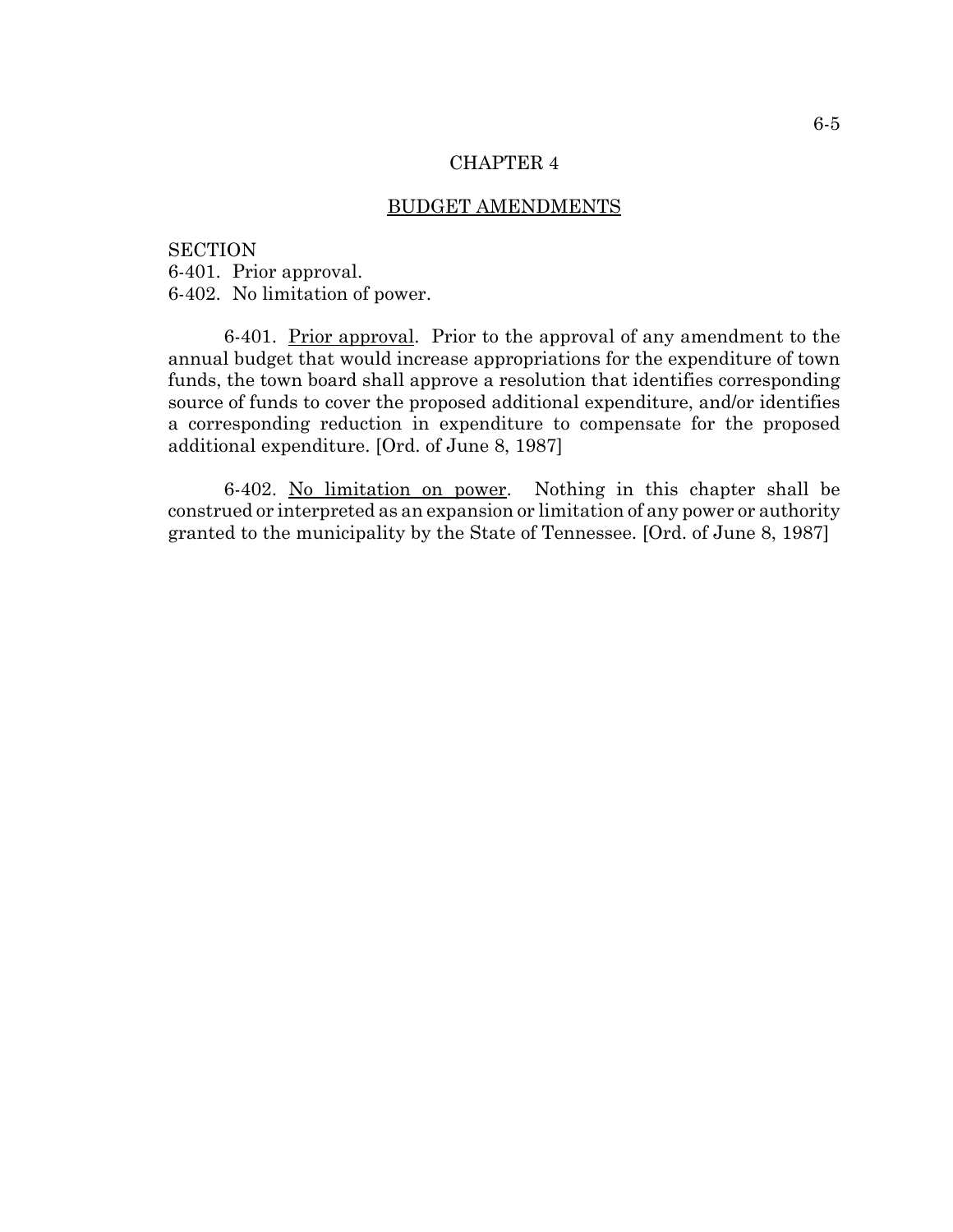# PRIVILEGE TAX ON THE OCCUPANCY OF HOTELS AND MOTELS

### **SECTION**

6-501. Definitions.

- 6-502. Levy of tax.
- 6-503. Collection of tax.

6-504. Tax to be remitted to town recorder.

- 6-505. Town recorder to collect tax.
- 6-506. Tax not to be absorbed by operator.
- 6-507. Delinquent taxes.
- 6-508. Records.
- 6-509. Recorder to administer and enforce provisions.
- 6-510. Tax to town general fund.
- 6-511. Severability.
- 6-512. Tax rate.

6-501. Definitions. As used in this chapter unless the context otherwise requires:

(1) "Person" means any individual, firm, partnership, joint venture, association, social club, fraternal organization, joint stock company, corporation, estate, trust, receiver, trustee, syndicate, or any other group or combination acting as a unit.

(2) "Hotel" means any structure, or any portion of any structure, which is occupied or intended or designed for occupancy by transients for dwelling, lodging or sleeping purposes, and includes any hotel, inn, tourist camp, tourist court, tourist cabin, motel or any place in which rooms, lodgings or accommodations are furnished to transients for a consideration.

(3) "Occupancy" means the use or possession, or the right to the use or possession, of any room, lodgings or accommodations in any hotel.

(4) "Transient" means any person who exercises occupancy or is entitled to occupancy for any rooms, lodgings or accommodations in a hotel for a period of less than ninety (90) continuous days.

(5) "Consideration" means the consideration charged, whether or not received, for the occupancy in a hotel valued in money, goods, labor or otherwise, any kind or nature without any deduction therefrom whatsoever. Nothing in this definition shall be construed to imply that consideration is charged when the space provided to the person is complimentary from the operator and no consideration is charged to or received from any person.

(6) "Operator" means the person operating the hotel whether as owner, lessee, or otherwise. [as added by Ord. #92-11, § 1, Aug. 1992]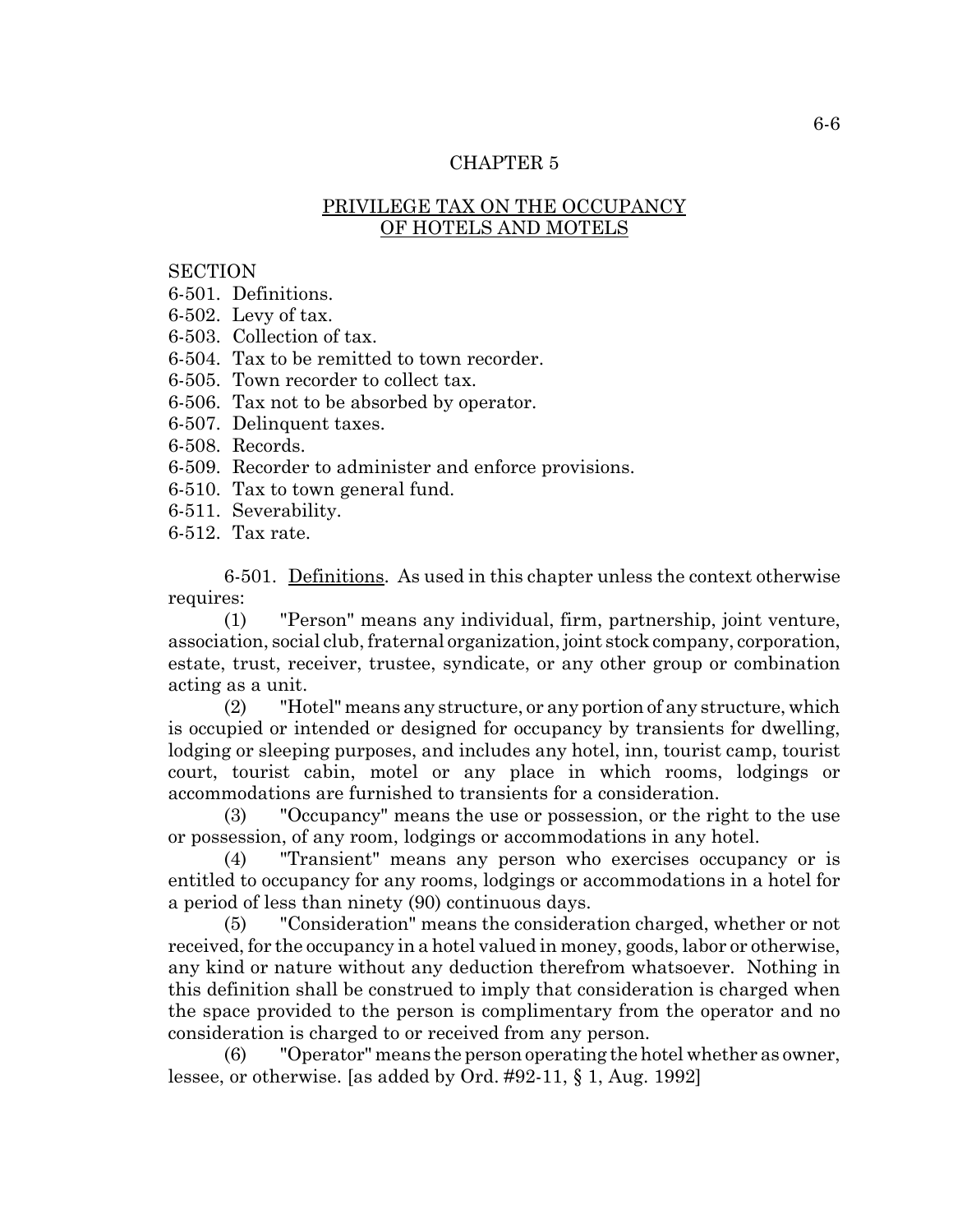6-502. Levy of tax. The legislative body of Jonesborough is authorized to levy a privilege tax upon the privilege of occupancy in any hotel of each transient in an amount not to exceed five percent (5%) of the consideration charged by the operator. Such tax is a privilege tax upon the transient occupying such room and is to be collected as provided by this chapter. [as added by Ord. #92-11, § 2, Aug. 1992]

6-503. Collection of tax. Such tax shall be added by each operator to each invoice prepared by the operator for the occupancy in his hotel and be given directly or transmitted to the transient and shall be collected by such operator from the transient and remitted to the town.

When a person has maintained occupancy for thirty (30) continuous days, he shall receive from the operator a refund or credit for the tax previously collected from or charged to him, and the operator shall receive credit for the amount of such tax if previously paid or reported to the town. [as added by Ord. #92-11, § 3, Aug. 1992, and amended by Ord. #2008-09, Sept. 2008]

6-504. Tax to be remitted to town recorder. The tax hereby levied shall be remitted by all operators who lease, rent or charge for occupancy within a hotel in the town to the town recorder, such tax to be remitted to such officer no later than the twentieth (20th) day of each month for the preceding month. The operator is required to collect the tax from the transient at the time of the presentation of the invoice for such occupancy whether prior to occupancy or after occupancy as may be the custom of the operator, and if credit is granted by the operator to the transient, then the obligation to the town for such tax shall be that of the operator. [as added by Ord. #92-11, § 4, Aug. 1992]

6-505. Town recorder to collect tax. The town recorder shall be responsible for the collection of such tax. A monthly tax return under oath shall be filed with the town recorder by the operator with such number of copies thereof as the recorder may reasonably require for the collection of such tax. The report of the operator shall include such facts and information as may be deemed reasonable for the verification of the tax due. The form of such report shall be developed by the recorder and approved by the board of mayor and aldermen of the Town of Jonesborough prior to use. The recorder shall audit each operator in the town at least once per year and shall report on the audits made on a quarterly basis to the board of mayor and aldermen. The board of mayor and aldermen is authorized to adopt ordinances or resolutions to provide reasonable rules and regulations for the implementation of the provisions of this chapter. [as added by Ord. #92-11, § 5, Aug. 1992]

6-506. Tax not to be absorbed by operator. No operator of a hotel shall advertise or state in any manner whether directly or indirectly that the tax or any part thereof will be assumed or absorbed by the operator so that it will not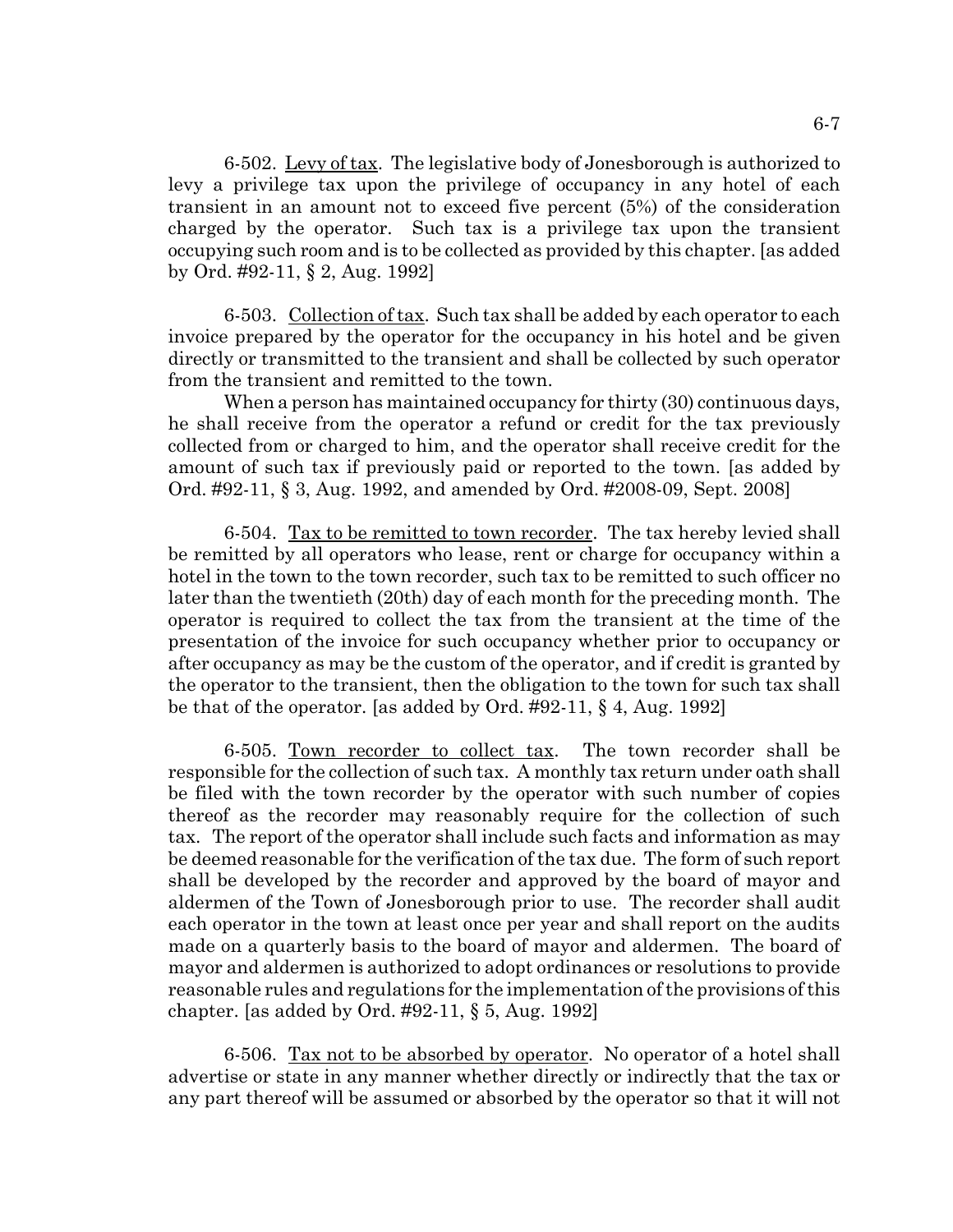be added to the rent, or that if added, any part will be refunded. [as added by Ord. #92-11, § 6, Aug. 1992]

6-507. Delinquent taxes. Taxes collected by an operator which are not remitted to the recorder on or before the due dates are delinquent. An operator shall be liable for interest on such delinquent taxes from the due date at the rate of twelve percent (12%) per annum, and in addition, a penalty of one percent (1%) for each month or fraction thereof such taxes are delinquent. Such interest and penalty shall become a part of the tax. Each occurrence of willful refusal of an operator to collect or remit the tax or willful refusal of a transient to pay the tax imposed is declared to be unlawful and shall be punishable upon conviction by a fine not in excess of fifty dollars (\$50). [as added by Ord. #92-11, § 7, Aug. 1992]

6-508. Records. It shall be the duty of every operator liable for the collection and payment to the town of the tax imposed by this act to keep and preserve for a period of three (3) years all records as may be necessary to determine the amount of such tax as he may have been liable for the collection of and payment to the town, which records the recorder shall have the right to inspect at all reasonable times. [as added by Ord. #92-11, § 8, Aug. 1992]

6-509. Recorder to administer and enforce provisions. The recorder in administering and enforcing the provisions of this chapter shall have as additional powers, those powers and duties with respect to collecting taxes as provided in title 67 of Tennessee Code Annotated or otherwise provided by law for the county clerks,

Upon any claim of illegal assessment and collection, the taxpayer shall have the remedy provided in Tennessee Code Annotated, title 67, chapter 23, it being the intent of this chapter that the provisions of law which apply to the recovery of state taxes illegally assessed and collected shall also apply to the tax levied under the authority of the chapter. The recorder shall also possess those powers and duties as provided in Tennessee Code Annotated, section  $67-1-707(a)(b)$ , for the county clerks with respect to the adjustment and settlement with taxpayers all errors of taxes collected by him/her under authority of this ordinance and to direct the refunding of same. Notice of any tax paid under protest shall be given to the recorder and the ordinance or resolution authorizing levy of the tax shall designate a town officer against whom suit may be brought for recovery. [as added by Ord. #92-11, § 9, modified, Aug. 1992]

6-510. Tax to town general fund. The recorder is hereby charged with the duty of collection of the tax herein authorized and shall place the proceeds of such tax in the town general fund. Such funds may be used for the promotion of tourism. [as added by Ord. #92-11, § 10, Aug. 1992]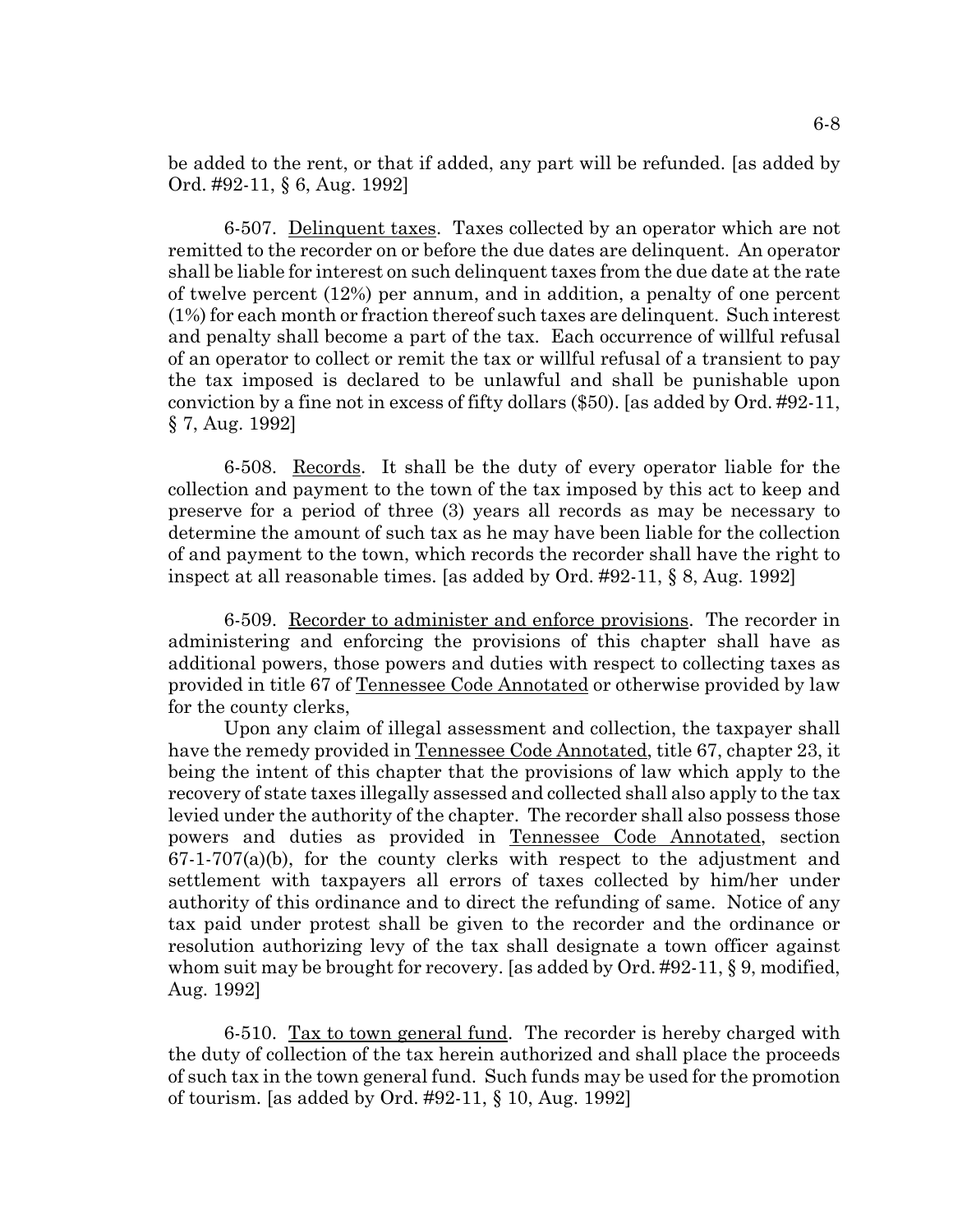6-511. Severability. If any provision of this chapter or the application thereof to any person circumstance is held invalid, such invalidity shall not affect other provisions or applications of the chapter which can be given effect without the invalid provision or application, and to that end the provisions of this chapter are declared to be severable. [as added by Ord. #92-11, § 11, Aug. 1992]

6-512. Tax rate. The hotel privilege tax be hereby set at five  $(5%)$  percent of the consideration charged by the operation. [as added by Ord. #92-11, § 12, Aug. 1992]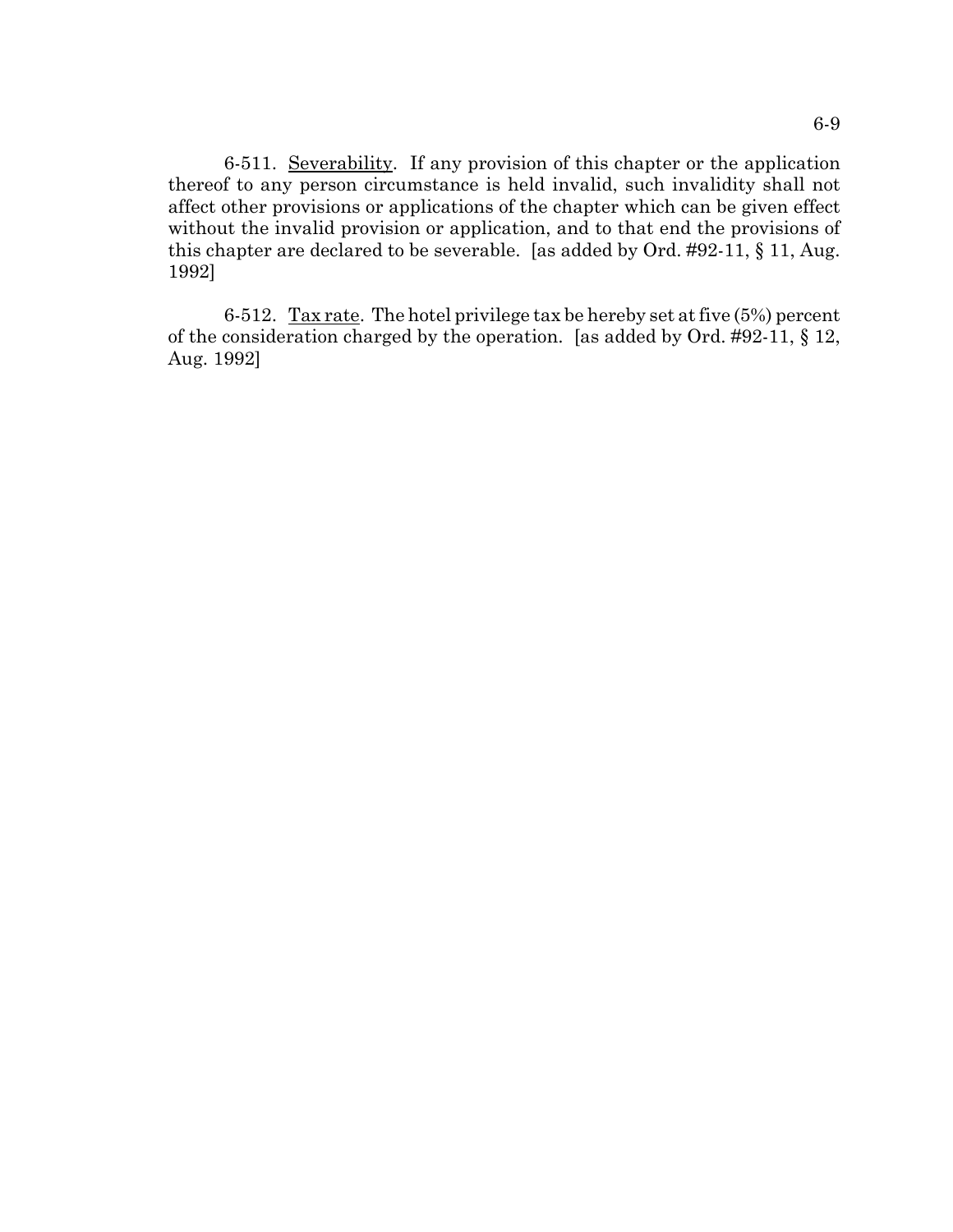## OPERATION AND USE OF UNMANNED AERIAL VEHICLES

## **SECTION**

6-601. General.

6-602. Governing regulations.

6-603. Additional operating requirements.

6-604. Exemptions.

6-605. Approval and revocation of authority to operate commercial UAVs.

6-606. Severability.

6-601. General. An Unmanned Aerial Vehicle (UAV) for the purpose of this chapter is defined as unpiloted equipment capable of flight used for any commercial purpose, including agricultural purposes where crops are grown as part of a commercial farming operation, or where the aerial vehicle is used to search, scout, locate or detect as an aid for the hunting of wild animals. The operator(s) of any commercial unmanned aerial vehicle must be registered with the Jonesborough Police Department before undertaking any UAV flights within the Jonesborough city limits. [as added by Ord. #2017-03, May 2017 *Ch12\_04-09-18*]

6-602. Governing regulations. (1) UAVs shall operate during daylight hours unless the operator has been issued an exemption waiver by the Federal Aviation Administration and the Jonesborough Police Department.

(2) UAVs must be used with a line-of-sight operation.

(3) UAVs in Jonesborough must be operated at sixty (60) mph or below.

(4) The maximum altitude of a UAV in use in Jonesborough shall be four hundred feet (400').

(5) UAV operators must be commercial operators with a Jonesborough business license, an operator's license from the Federal Aviation Administration, and any other license required by federal, state and county jurisdictions.

(6) Operators of UAVs shall be liable for personal injury or property damage resulting from the operation of a UAV in Jonesborough. A commercial operator must sign a hold-harmless agreement reviewed and accepted by the town attorney.

(7) Operators of commercial UAVs must have liability insurance with a minimum single event coverage of one million dollars (\$1,000,000) with the Town of Jonesborough listed as additional insured. Proof of insurance must be reviewed and accepted by the Jonesborough Town Attorney.

(8) Commercial operators and UAV equipment must meet all Federal Aviation Administration requirements including but not limited to the following:

(a) Aircraft vehicle weight of fifty-five (55) pounds or less.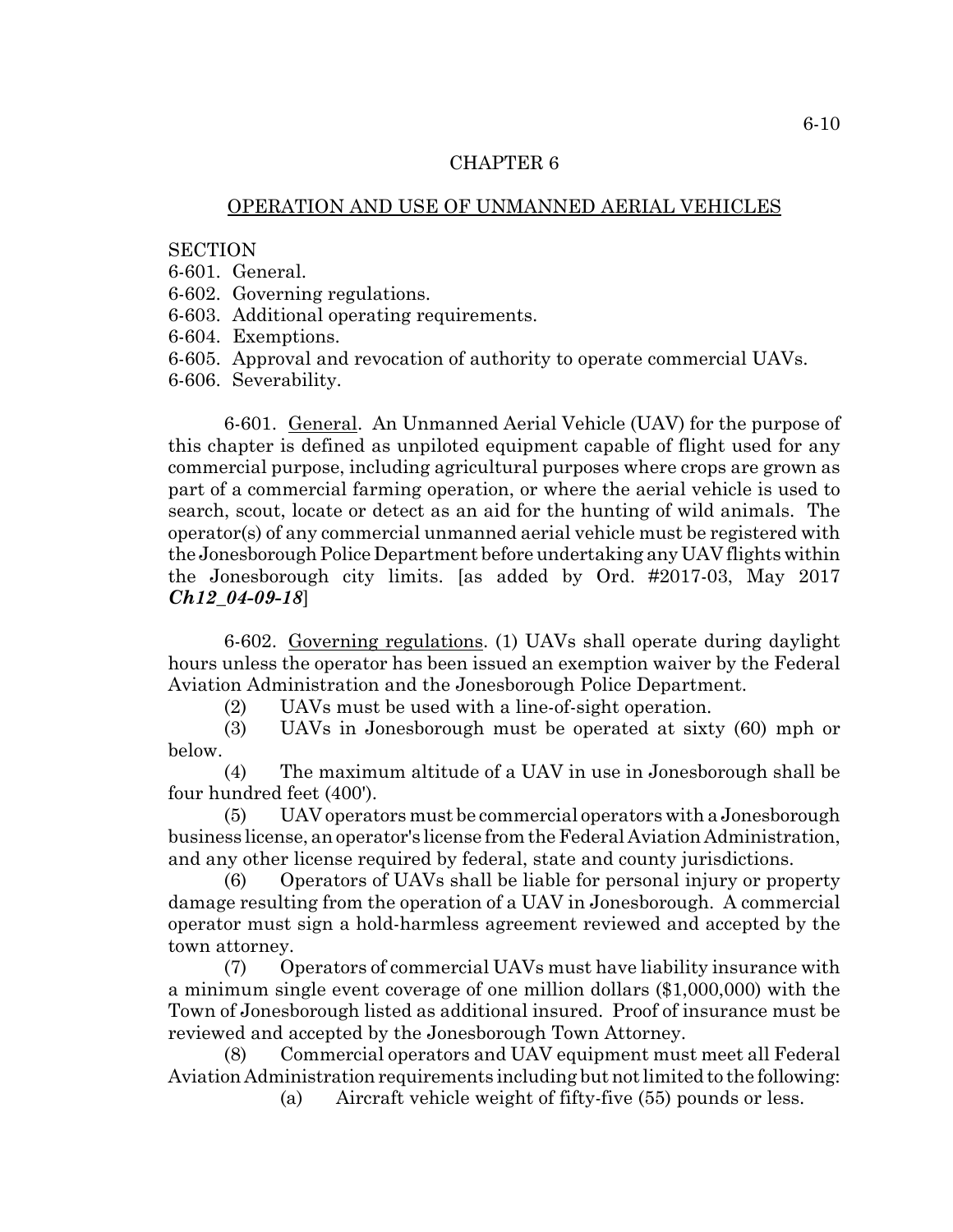(b) Any pre-flight inspections of vehicle, including battery strength, that must be conducted, along with documentation of those inspections.

(c) Registration of aircraft vehicle(s) and proper markings. (9) Flying model aircraft for hobby or recreational reasons does not require Federal Aviation Administration (FAA) approval; however, operators of that equipment need to register the UAV with the FAA if it weighs between 0.55 lbs. and up to 55 lbs. The operation must be carried out under the criteria for flying model hobby or recreational aircraft under the law. Use of flying model aircraft must be on private property in which ownership or permission for flight use has been obtained, or on public property in which permission for model hobby flight has been granted. Flights must be within the boundary of the property of ownership of which permission has been granted.

(10) The attachment of weapons, explosives for any weaponization, including chemical or electrical, of UAVs is prohibited. [as added by Ord. #2017- 03, May 2017 *Ch12\_04-09-18*]

6-603. Additional operating requirements. (1) Within four (4) hours in advance of each and every commercial use of a commercial UAV, the operator shall provide notification to the Jonesborough Police Department of the date, time and location of the intended flight, launch site, contact information, and any other information that may be required by the police department. The UAV operator must receive a signed acknowledgment form from the police department before the UAV flight is initiated within Jonesborough's city limits.

(2) The use of a UAV over public property is prohibited without authorization from the town. Except by law enforcement with approved authority, or with the permission of the property owner, the use of UAVs over private property with the intent to conduct surveillance or "spy" on an individual or property capturing an image, photographs or video, and to possess, disclose, display, distribute, project or otherwise use such image is prohibited. Operators are prohibited from intentionally intruding, physically or otherwise, upon the solitude or seclusion of another or his private affairs or concerns. Intrusive actions are those that would highly offend a "reasonable person."

(3) The use of a UAV for the purpose of searching, scouting, locating, detecting or any other activity aiding the hunting of wild animals or in preventing the legal hunting of wild animals is prohibited.

The operation of any UAV in transit above private property must be at least two hundred feet (200') in altitude.

(4) Operating a UAV while intoxicated by alcohol or under the influence of a controlled substance is prohibited.

(5) Operating a UAV in a careless or reckless manner which may endanger life or property is prohibited.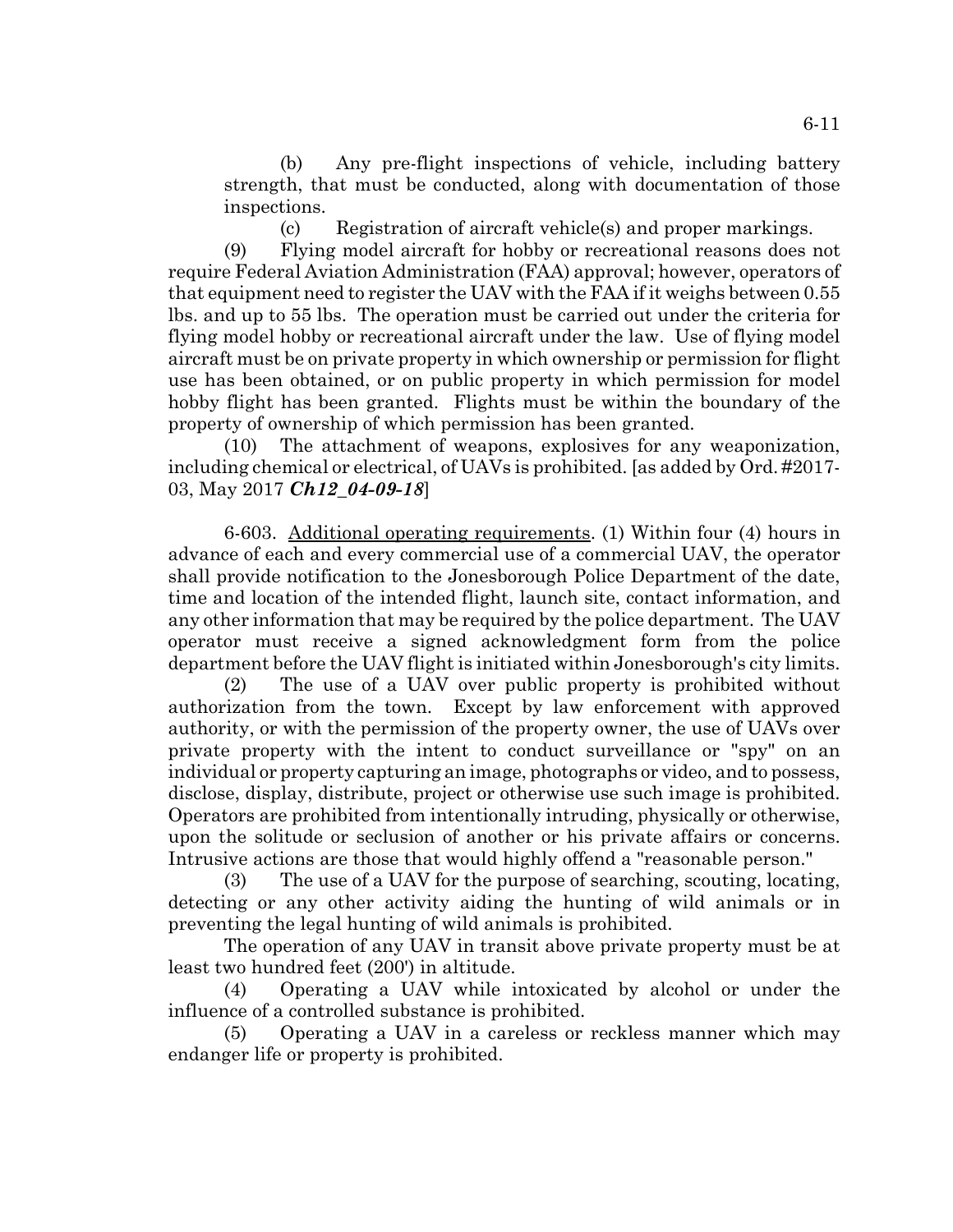(6) Operating a UAV directly over streets, sidewalks, walkways, etc. where a significant number of people (fifty (50) people or more in a two (2) block area) are present is prohibited.

(7) In accordance to §39-13-901 of the Tennessee Code Annotated, UAV commercial operators are prohibited from:

(a) Using an unmanned aircraft to capture an image of an individual or privately owned real property in the state with the intent to conduct surveillance of the individual or property captured in the image.

(b) Using an unmanned aircraft without the venue owner or operator's consent, to intentionally capture an image of an individual or event in an open-air event venue wherein more than one hundred (100) individuals are gathered for a ticketed event.

(c) Knowingly using an unmanned aircraft within or over a designated fireworks discharge site, fireworks display site or fireworks fallout area during an event as defined in §68-104-202 of the Tennessee Code Annotated, without the consent of the owner or operator of the event. [as added by Ord. #2017-03, May 2017 *Ch12\_04-09-18*]

6-604. Exemptions. (1) This chapter shall not prohibit the operation of UAVs, either directly by the Jonesborough Police Department or on behalf of the Jonesborough Police Department by written agreement, for any law enforcement activity undertaken in accordance with federal, state and local regulations.

(2) This chapter shall not prohibit the use of UAVs for recreational use by an operator at least sixteen (16) years of age, or model airplane use by an operator when the flight is on private property owned by the operator, or on private property with the permission of the owner, or on public property in which specific approval for such aerial flight has been granted, and when flight altitude is four hundred feet (400') or less. [as added by Ord. #2017-03, May 2017 *Ch12\_04-09-18*]

6-605. Approval and revocation of authority to operate commercial UAVs.

(1) It shall be the sole authority of the chief of police to grant operating authority to an individual or business to operate a commercial UAV within the city limits of Jonesborough. Authority to operate shall be considered after the review of all documentation required and submitted, and shall not be unreasonably withheld.

(2) The Town of Jonesborough reserves the right to revoke any permission to operate a commercial UAV in Jonesborough by an individual or business for any reason, and at the sole discretion of the Town of Jonesborough, by and through the chief of police. [as added by Ord. #2017-03, May 2017 *Ch12\_04-09-18*]